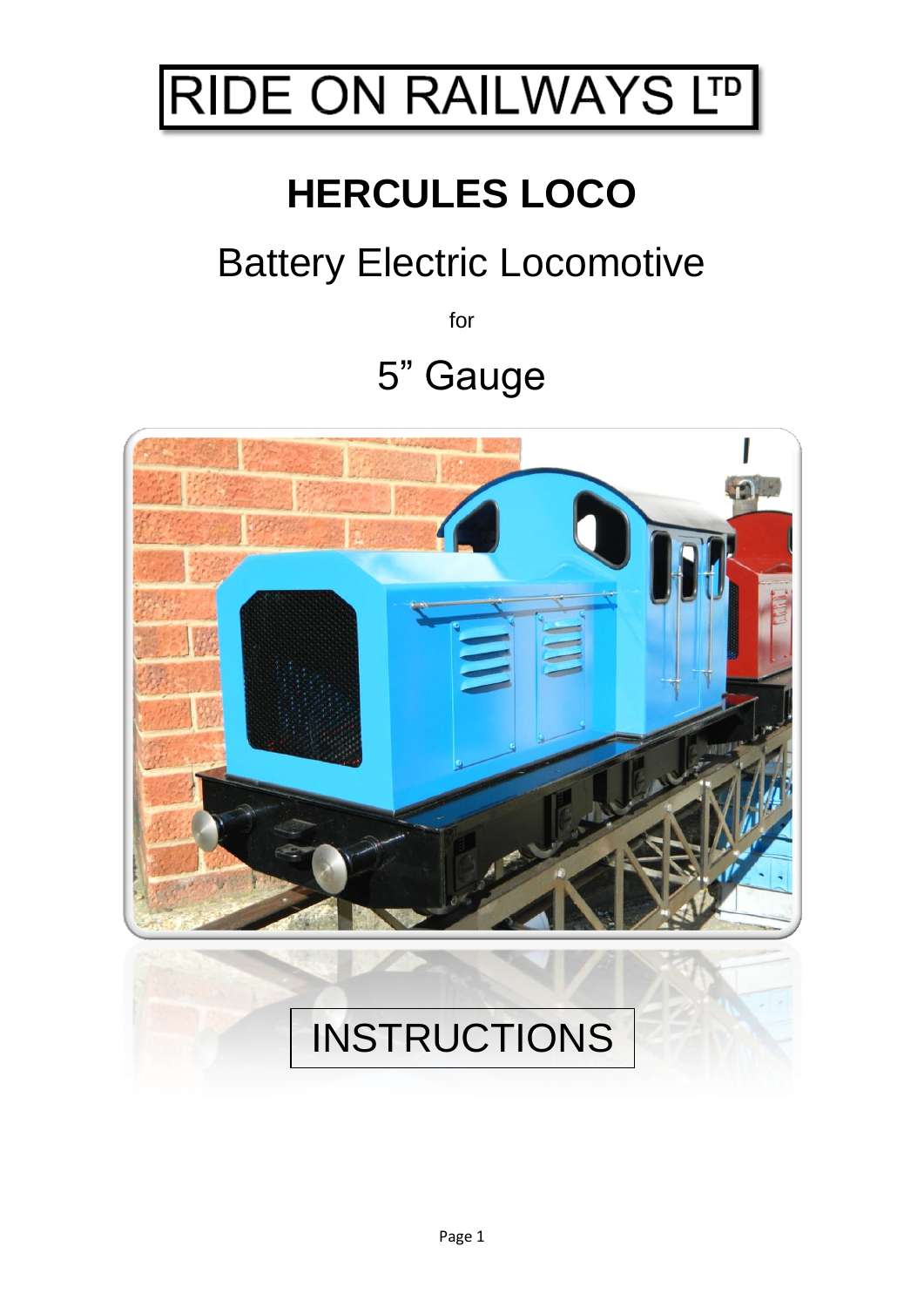## INDEX

- Page 3 Before you start Manual Handling
- Page 4 Operation
- Page 5 Care and Maintenance
- Page 6 Risk Summary
- Page 7 Fault Finding
- Page 8 Control Wiring Diagram
- Page 9- iDrive & Regenerative Braking
- Page 10 Trucharge Fault Chart

#### **Forward**

Thank you for purchasing a Hercules locomotive.

I have written these notes so hopefully you will have safe and trouble free running.

Suggestions like "make sure the nuts are on the bogies before lifting the chassis" is not just waffle. I know from experience because if they aren't on and you lift the chassis the bogies drop off and on to your foot (which is why I wear toe cap boots). Now you know I hope you won't make that mistake.

If you are unsure of any advice given in this leaflet please get in touch with Ride on Railways. Similarly if you feel we have left anything out then please let us know.

Happy running

Paul Middleton Paul@rideonrailways.co.uk Tel 07757 321851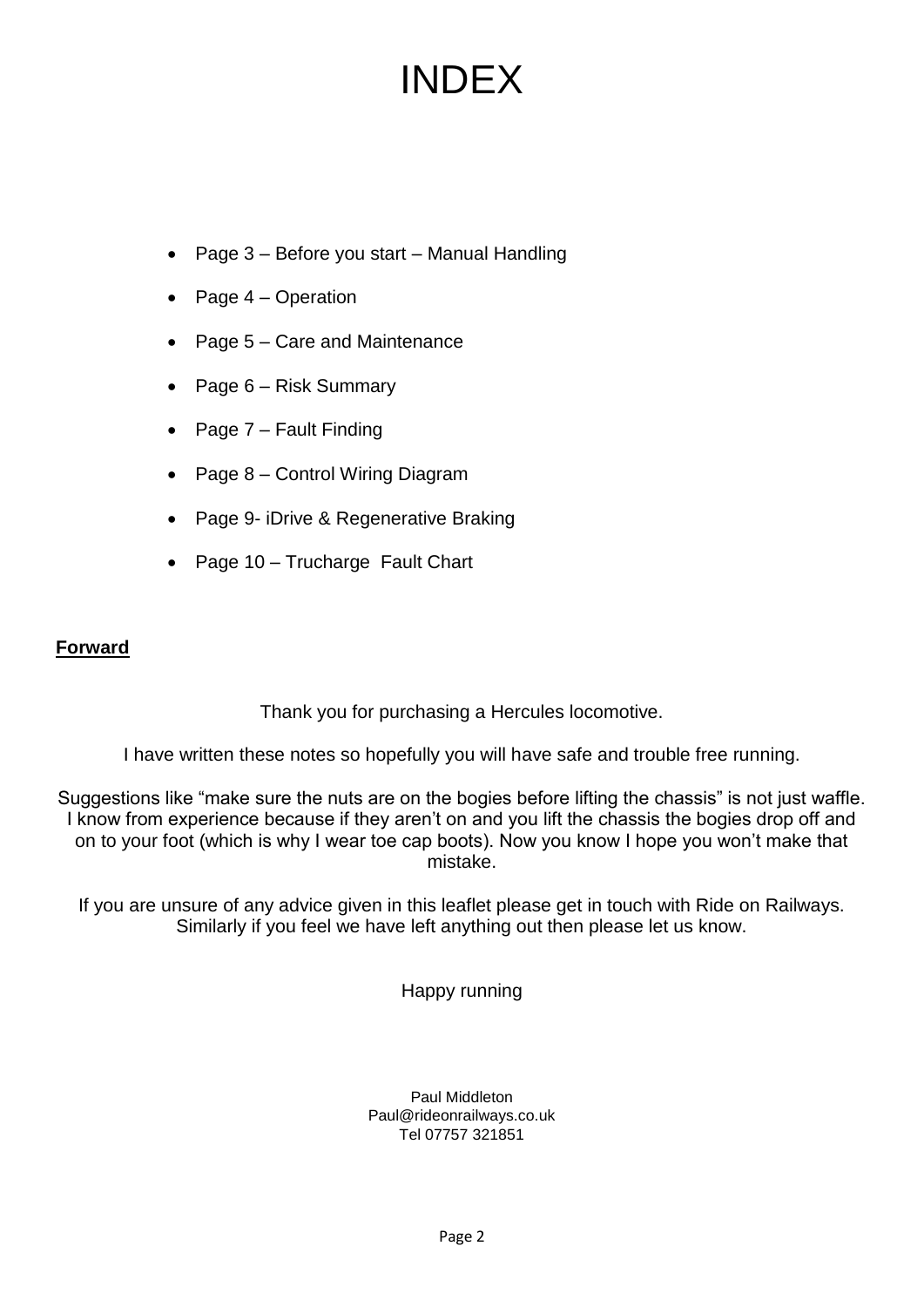

## **IMPORTANT SAFETY INSTRUCTIONS!**

The warnings, cautions and instructions discussed in this instruction manual cannot cover all possible conditions and situations that may occur. It must be understood by the operator that COMMON SENSE AND CAUTION ARE FACTORS WHICH CANNOT BE BUILT INTO THIS PRODUCT, BUT MUST BE SUPPLIED BY THE OPERATOR.

PLEASE REMEMBER:

THIS LOCO IS DESIGNED TO BE TAKEN TO PIECES TO MOVE. ENSURE THE NUTS ARE FITTED TO THE BOGIES IF LIFTING IN ONE PIECE.

- Try to avoid lifting. If there is no alternative please lift the engine in component parts. Do not lift with batteries fitted.
- The chassis with bogies fitted is a two person lift. At 35kg lifting the chassis incorrectly may result in injury.

*The chassis is a heavy item so a good lifting and manual handling technique is essential. If you are unsure The Health and Safety Executive produce good clear advice which is available for free from their website.*



- Lift the chassis by the buffer shanks or by the buffer beam ends and deck. Do not lift by the buffer heads. PLAN YOUR LIFT.
- Do not roll the engine on concrete or other hard surfaces. Damage to the flanges can severely affect the performance and may damage track.
- Always buy batteries with lifting handles. Type 063 round post terminals are recommended.
- A "Traveller Hercules" has been designed to help with handling issues by allowing the engine to be broken down in to packages weighing less than 12kg.

#### Before Use please check –

- The battery leads should be tied to the chassis so the batteries can only be connected in the correct way.
- Use quick release connectors to avoid tools shorting out while connecting leads.
- Ensure the battery isolator is switched off before connecting batteries.
- The deadmans button on the controller clicks when pressed and again when released.
- Check for damaged cables battery and control wires.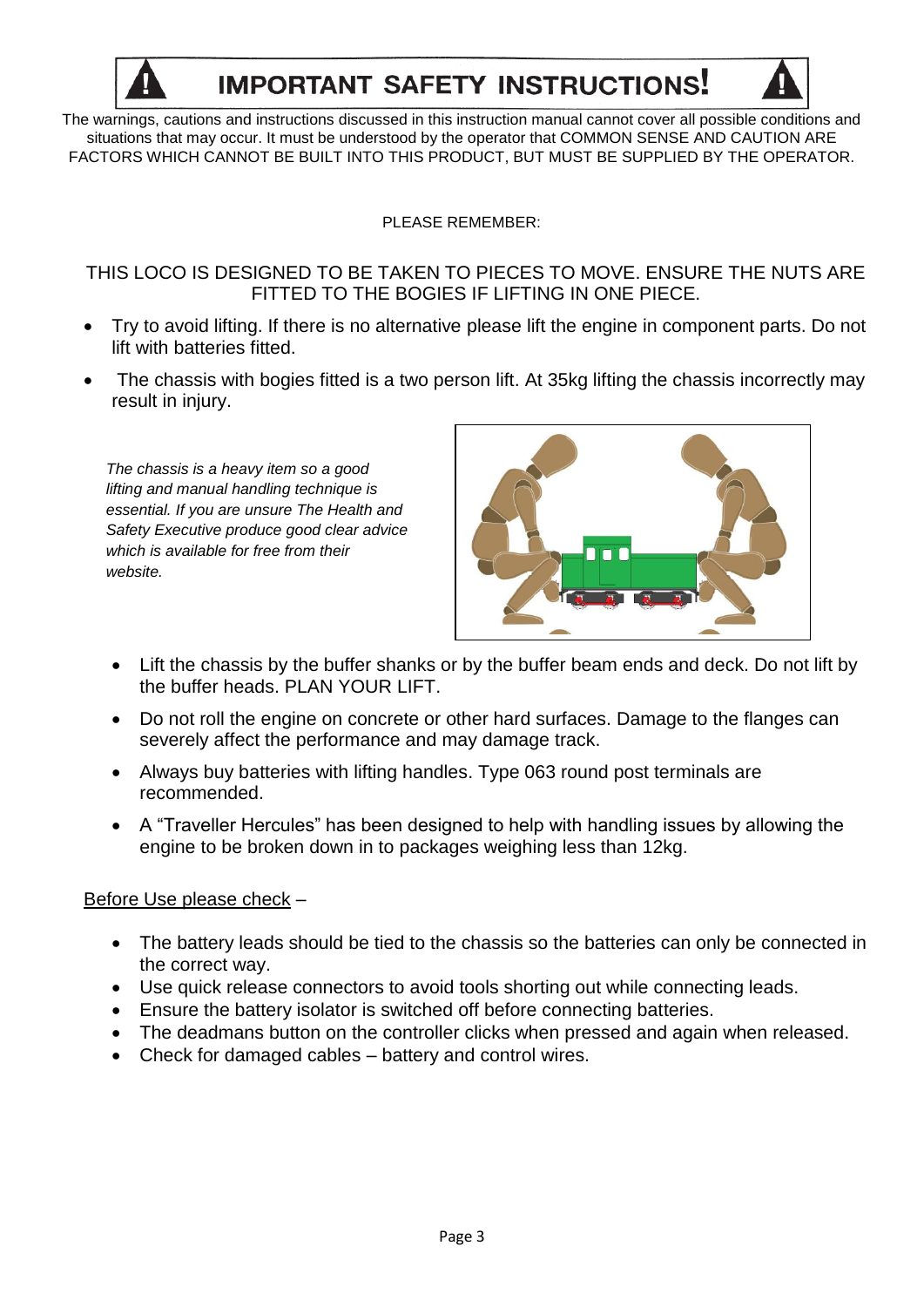#### **OPERATION**

- 1. Plug in hand controller and turned control knob to off (fully anticlockwise).
- 2. Turn the battery isolator switch key clockwise to turn the power on.
- 3. Flip the top toggle switch on (below the battery isolator). This is the ignition switch.
- 4. The Truecharge Meter should flash as it checks the system before displaying the battery condition.
- 5. The engine has been fitted with a speed governor (lower toggle switch) which restricts the loco to 50% power/top speed. It is recommended that you leave the governor on until you are familiar with the performance of the engine.
- 6. To drive, click in the deadmans button and slowly turn the control knob clockwise. The faster you turn it down the harder the regenerative braking will be applied. There is no coast setting just keep the power applied.
- 7. Avoid driving by clicking the deadmans on and off (favourite with small children).
- 8. If in doubt let go of the deadmans button.
- 9. If towing the loco please ensure the power is turned off by the battery isolator switch and do not tow faster than 5mph.

## **TO AVOID RISK OF PERSONAL INJURY AND EQUIPMENT DAMAGE:**

- o Do not speed. These locos are capable of speeds of over 10mph. Serious injury can occur from inappropriate speeding.
- $\circ$  Ensure any coupling pin passes through the coupling by at least  $\frac{3}{4}$ " 1" (18 25mm). If coupling to rolling stock with an excessively different height coupling use a pin which has a system in place to stop it being lifted out. An "R" clip or a bolt with a nyloc nut are two methods.
- o Regenerative braking is very effective but does not work when the engine is stationary or on wet/greasy track. It cannot replace the need for train brakes especially if you intend to pull large loads.
- o Drivers should be familiar with the locomotive and its performance before carrying passengers. Drivers should be judged by their skill and ability rather than age. Insurance and club policies will have their own criteria which should be followed.
- o DO NOT disable the deadmans switch without first finding a safe alternative. A run away uncontrolled engine is incredibly dangerous. Just imagine if the engine comes uncoupled. How would you stop the train?

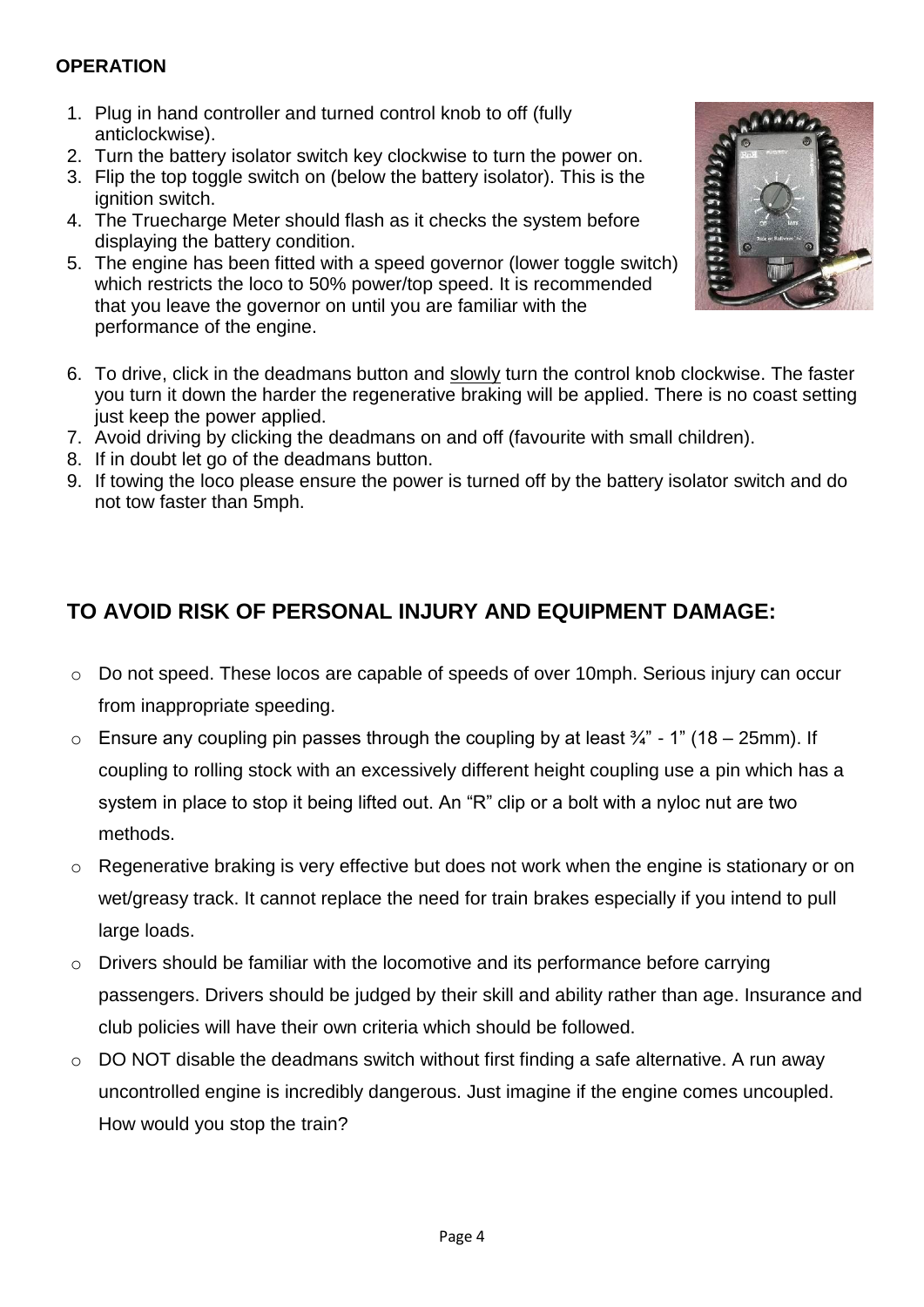### **Care and Maintenance**

For your own safety, checks and maintenance should be performed regularly.

Bodywork –

- The body work should require little or no maintenance.
- In line with traditional practice a wipe over with an oily rag should keep the body in a presentable condition.
- Any chips in the paint work should be sealed with a suitable acrylic paint.
- Do not use solvents to clean as it may damage the paint.

Chassis –

- Regularly wipe the exposed paint work of the top deck with an oily cloth or wax furniture polish. Not only will this help protect the paint it will help stop the rubber body trim sticking to the deck.
- If you have metal buttons or belt buckle take care not to scratch the chassis when lifting.

Every 5-10 uses –

- lightly oil the delrin gears on the bogies using a light thin oil. In dusty conditions increase the frequency of oiling
- If cranked version oil the axles between the cranks and the axle box. Also oil the cranks.
- Check battery leads and control leads for mechanical damage
- Check all bolts are all in place.
- Meshing of the gears. The metal spur gear should be able to move very slightly without moving the delrin gear. A thin piece of paper wound between the gears should see the gears lock together. Adjust the meshing if the gears are too loose.

Every 20-30 Outings or yearly

- Grease the rubbing plates between the bogies and chassis. This requires taking the bogie bolts off and lifting the chassis to allow access underneath
- All electrical connections for tightness. Tighten where necessary.
- Using an 8mm spanner check the tightness of the motor mount bolts. The top bolt may require the bogies to be dropped.
- Oil the iolite bushes on the motor mounts

### **Transportation**

Transportation is often overlooked and yet has potentially the highest risk to users.

- 1. The locomotive should always be secured in transit. In many countries it is a legal requirement. Ideally all heavy objects should be separated from passenger –i.e. behind the steel bulkhead of the rear seats.
- 2. Wet cell batteries should be tied down to avoid acid spillage. Any wet on the batteries should be wiped with a disposable cloth. If it comes in to contact with skin or clothing wash immediately with plenty of clean water.
- 3. Avoid reaching in to cars with heavy loads. Try to roll or slide heavy weights to make a better lifting position.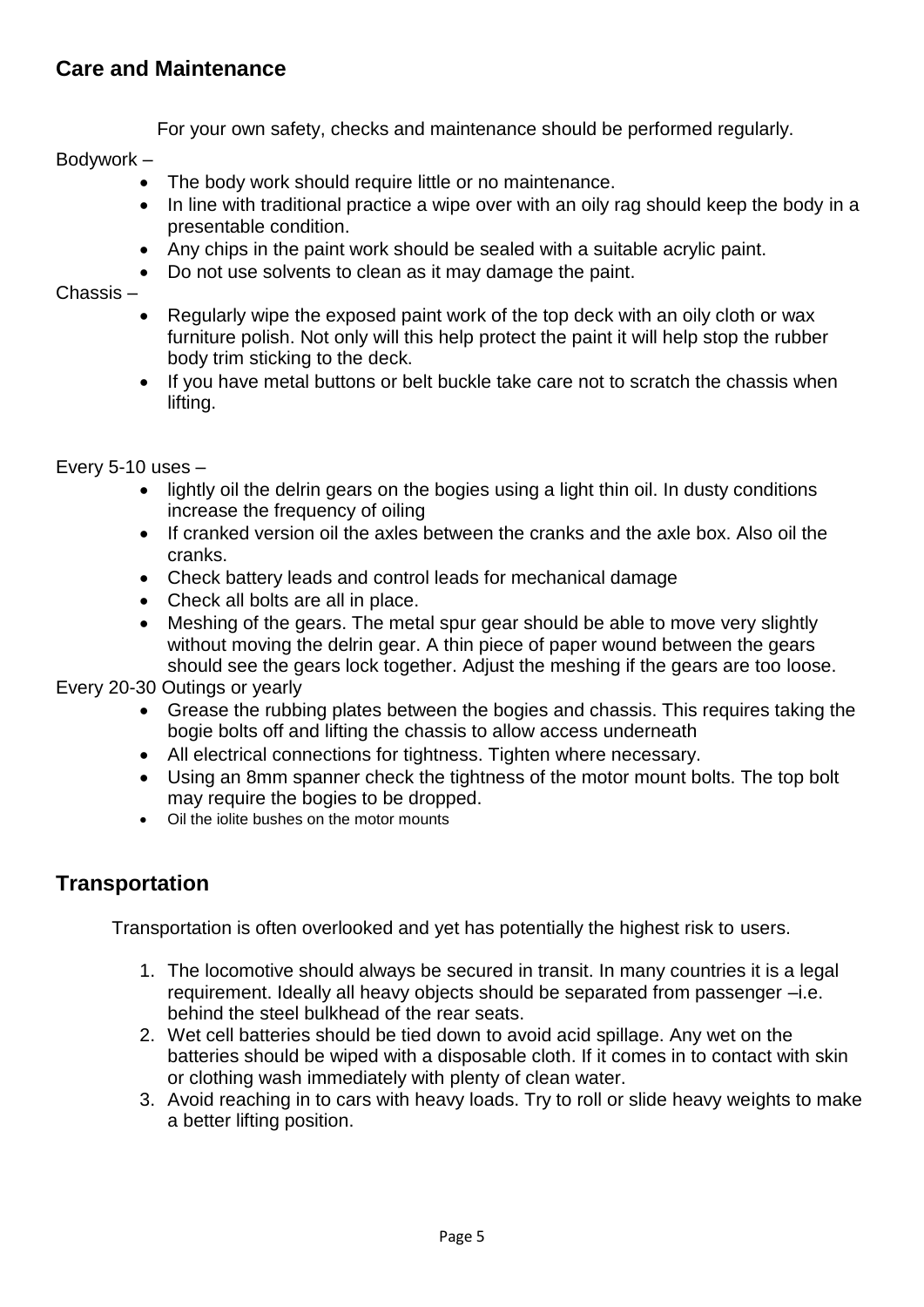#### **TOP RISKS - Recap**

#### 1. Lifting

- Avoid lifting use ramps, lift tables etc.
- Plan the lift start to finish avoid obstacles, awkward turns, bending etc.
- Reduce component sizes/weight, remove batteries as a minimum.
- Use two people to share the lift weight

#### 2. Impact

- Drive at appropriate speed
- Know your own and others driving ability
- Train brakes for larger loads 1 or 20 passengers can mean a 20m difference in stopping distance.
- Always drive with an emergency stop option "deadmans switch" (+ train brakes if available).

#### 3. Electrical

- Make sure batteries can only be connected the right way round.
- Wash any wet liquid from batteries with plenty of water. Acid burns are painful but don't appear immediately. If in doubt wash.
- Keep metal tools away from battery terminals.
- Do not make electric connections to the control side of the controller unless you are competent and fully aware of how this may affect the loco performance. This has resulted in runaway locomotives in at least two locomotives.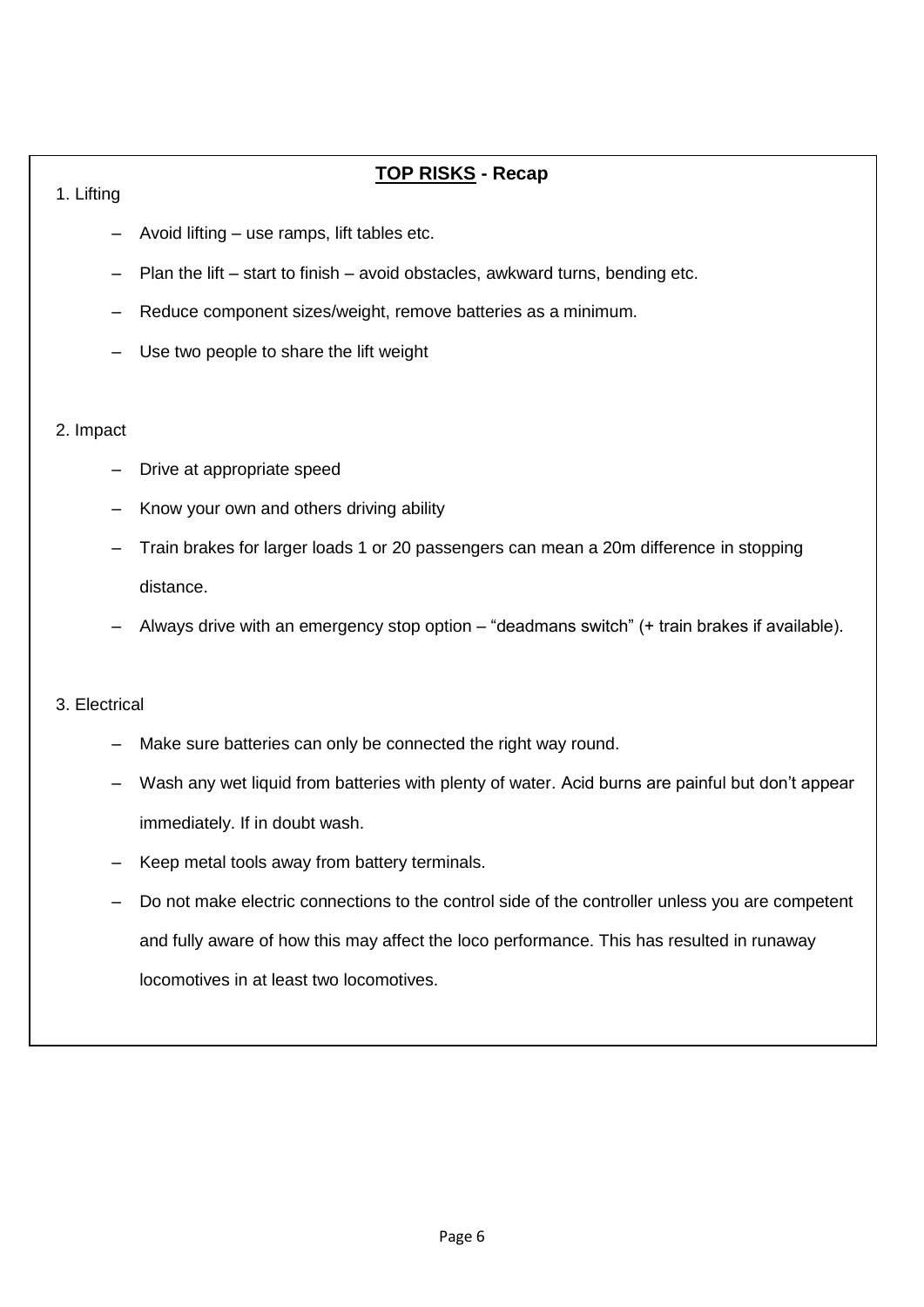## **FAULT FINDING**

| Symptom                 | <b>Possible Causes</b>                                                                             |
|-------------------------|----------------------------------------------------------------------------------------------------|
| No Power - no lights    | Check batteries are charged<br>$\circ$                                                             |
| on True Charge          | Check battery connection + battery key switch and ignition toggle switch are both on<br>$\circ$    |
|                         | Check all the battery leads, controller connections + handset wiring plugs<br>$\circ$              |
| True Charge meter       | Make sure deadmans switch is applied<br>$\circ$                                                    |
| lights up but no power  | Check wire connections in handset, plug, socket and plug on iDrive - see wiring<br>$\circ$         |
| to motors               | diagram                                                                                            |
| TrueCharge meter just   | See fault code chart. Switch off by ignition switch for 30 seconds before switching on<br>$\circ$  |
| flashes                 | If possible, rectify fault shown on chart<br>$\circ$                                               |
| TrueCharge doesn't      | The TrueCharge Meter reads the voltage from the batteries. Some batteries can give a<br>$\circ$    |
| show green lights       | slightly lower voltage and yet still provide the capacity required.                                |
| Engine seems to be      | Gears are pinned on the motors so unlikely to be slipping but could be a motor slipping<br>$\circ$ |
| losing power            | out of mesh. Check and reset meshing                                                               |
|                         | Check to see if Truecharge Meter drops when power applied if yes - failing batteries<br>$\circ$    |
|                         | Grease on track. This will affect acceleration and regenerative braking. This is more<br>$\circ$   |
|                         | common than you may think. Clean track and wheels to cure.                                         |
| Strange whirring        | STOP IMMEDIATELY. Check for meshed gears and trapped debris<br>$\circ$                             |
| sounds coming from      | Oil all oilite bearings and Delrin boxes on cranked locos<br>$\circ$                               |
| under loco              |                                                                                                    |
| Acceleration and        | This could be a symptom of a faulty or failing potentiometer in the handset. Replace the<br>O      |
| deceleration is "lumpy" | 5k linear potentiometer if in doubt.                                                               |
|                         | Grease on the track - clean track<br>$\circ$                                                       |
| Electrical smell coming | Switch off the power immediately by the battery isolator switch.<br>$\circ$                        |
| from the engine         | Investigate using smell and touch for hot wires and components. Report back to RoR<br>$\circ$      |
|                         | The controller is rated for 120amp continuous running. Do not over load the loco as it<br>$\circ$  |
|                         | can result in damaging the motor wires and overheating of the motors. If in doubt check            |
|                         | motor temperature regularly by reaching under the loco and feeling the motors.                     |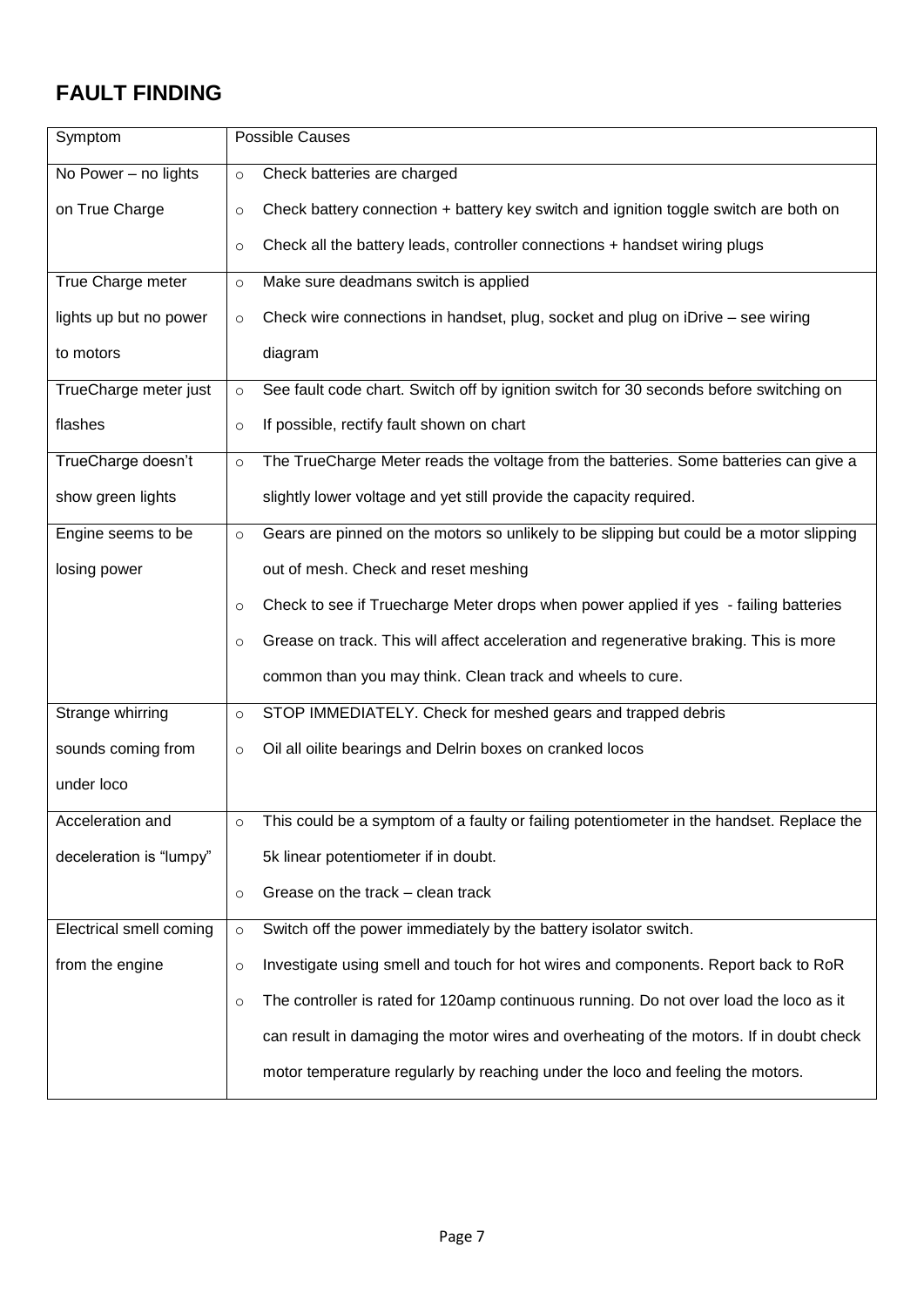## **Control Wiring Diagram**

Our standard wiring looms use coloured wire to help identify their purpose. The pins in the metal 8 pin plugs and sockets are identified with very small numbers.

If you do open either the plug or socket please ensure there is insulating material between the pins and the outer casing.

On later models the deadmans switch is on the yellow control wire. This was done as to avoid potential issues with sound systems that need to tap in to the potentiometer wires.



We would not recommend using sound systems that tap in to the control wires unless you can guarantee there will be no interference with the function of the iDrive unit. Stray voltage from sound systems have been known to cause controllers to power up or lock in full speed.

If you need to synchronise sound it is best to find a system that monitors power to the motors.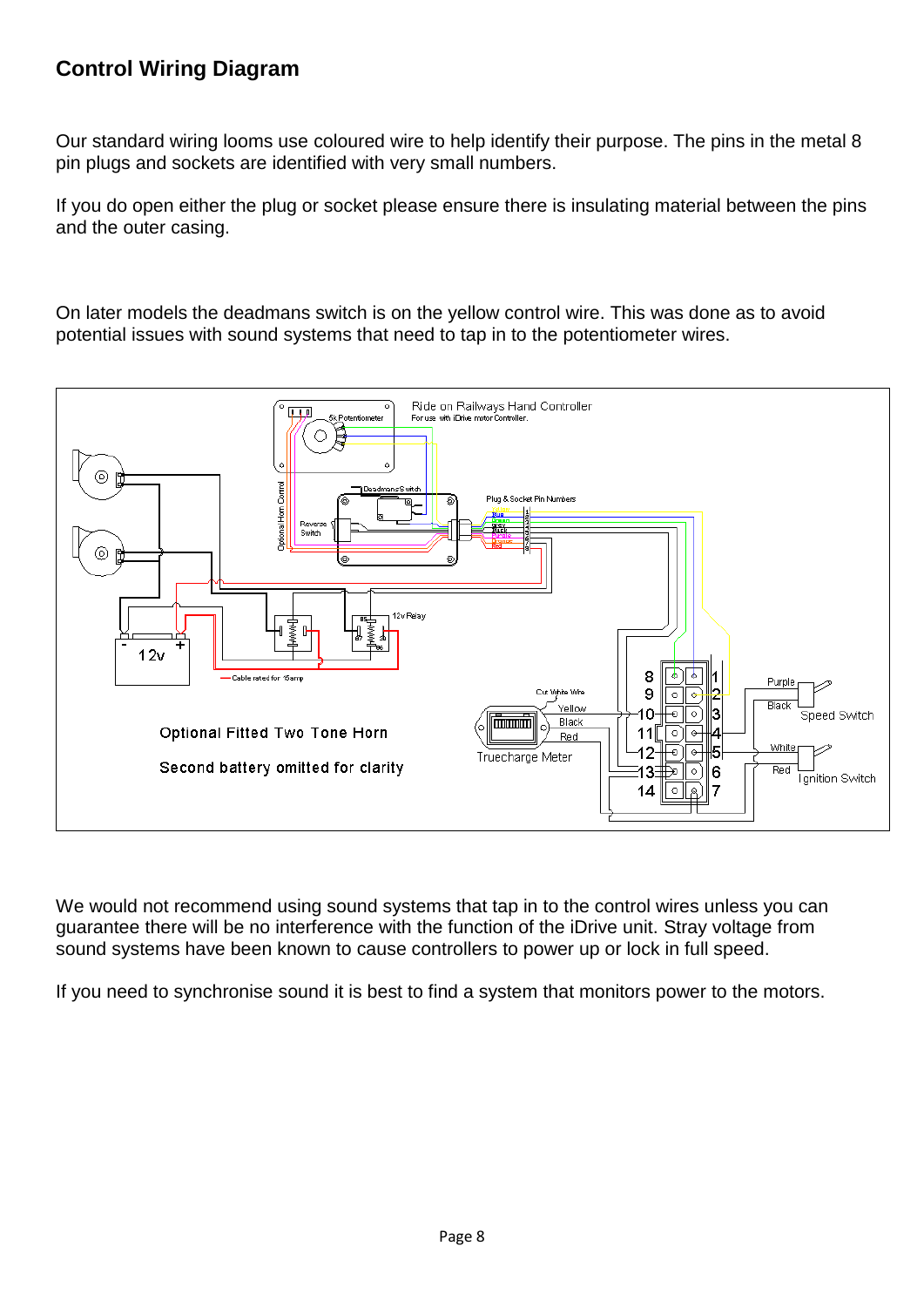### **iDrive Unit (motor control unit)**



We have various options of programming with the iDrive.

Auxiliary socket 1 is programmed to supply 24v dc (3 amp protected) when the engine is put in reverse) as standard. On request we can supply Aux 1 for use with an electronic brake with slight delay to avoid roll back when setting off. Call if you would like custom programming.

The idrive unit has been programmed by Ride on Railways. The unit is factory sealed and contains no user serviceable parts. Do not open the unit as it will invalidate the manufacturer guarantee and may affect how the company deals with a repair.

The Truecharge Meter not only acts as a basic battery condition meter but a fault reporter. If the unit flashes up a code please use the chart below to identify the fault. If the unit is flashing and the engine does not power up, take note of the fault before switching off the ignition switch. If the unit fails to reset please contact Ride on Railways.

Do not worry if you do not get all the green lights lit up on the meter. It meter is only a basic guide to battery condition and works on the assumption that when batteries are running low the voltage drops. Some batteries can give out a slightly lower voltage yet still have good capacity.

If in doubt check batteries with a load bank tester.

### **Regenerative Braking**

Regenerative braking is when the motors are used to generate electricity which is then put back in to the batteries. For short light weight trains the power saving advantage is minimal but having a loco which will bring a loaded train to a halt is a great advantage.

The braking is so effective that on hard braking you may even get wheel slippage on the engine.

Braking is progressive –

#### **"the faster you shut the controller down the harder the braking will be"**

The controller also has an emergency stop feature which means at full shut down the controller will put power to the motors to achieve maximum braking. Try to avoid unless necessary.